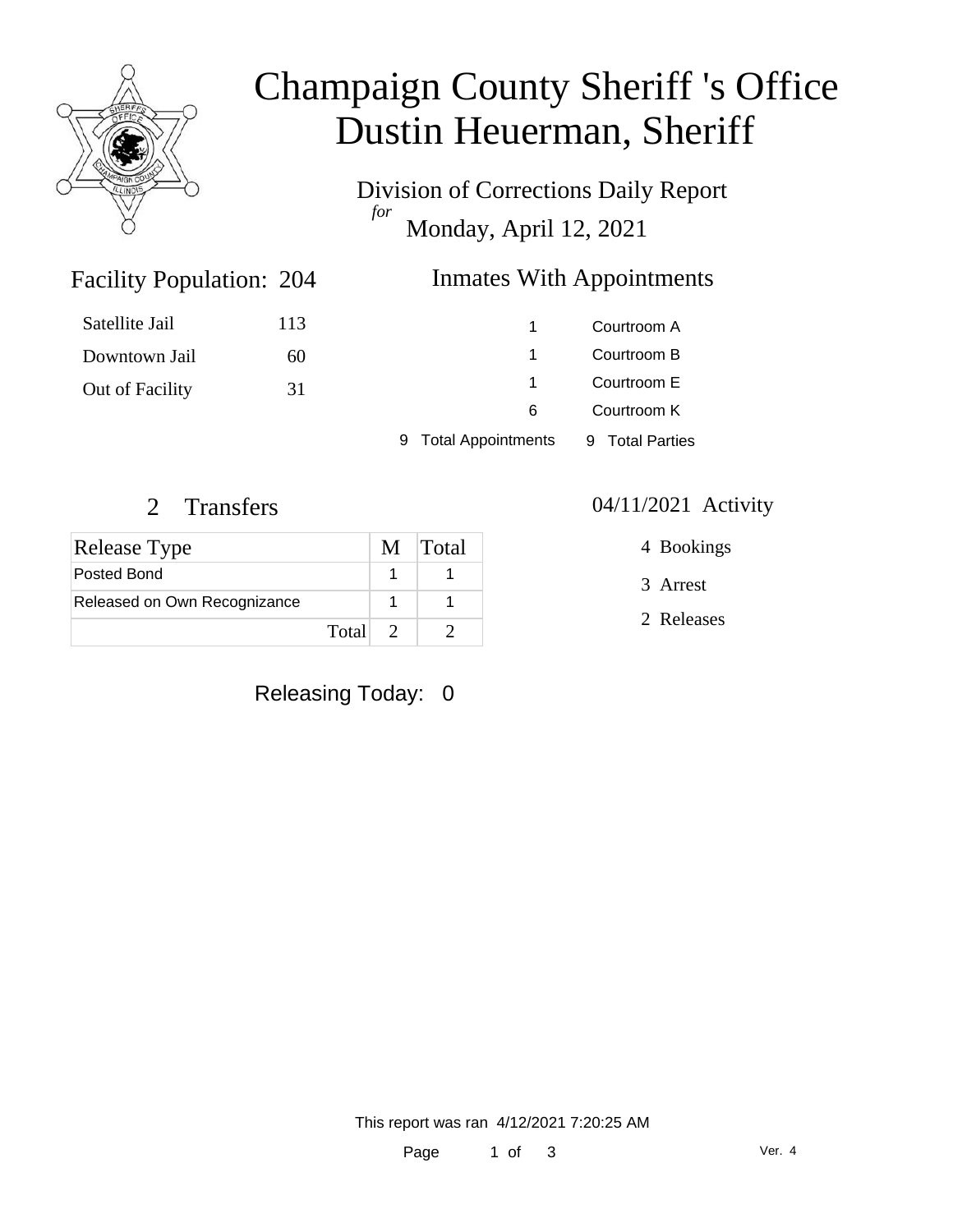

# Champaign County Sheriff 's Office Dustin Heuerman, Sheriff

Division of Corrections Daily Report *for* Monday, April 12, 2021

#### Custody Status Count

- Electronic Home Dentention 29
	- Felony Arraignment 26
		- Felony Other 1
	- Felony Pre-Sentence 7
	- Felony Pre-Sentence DUI 1
		- Felony Pre-Trial 92
	- Felony Sentenced CCSO 1
	- Felony Sentenced IDOC 25
		- Hold Sentenced IDOC 5
	- Misdemeanor Arraignment 2
		- Misdemeanor Pre-Trial 5
			- Petition to Revoke 1
			- Remanded to DHS 8
			- Traffic Arraignment 1
				- Total 204

This report was ran 4/12/2021 7:20:25 AM